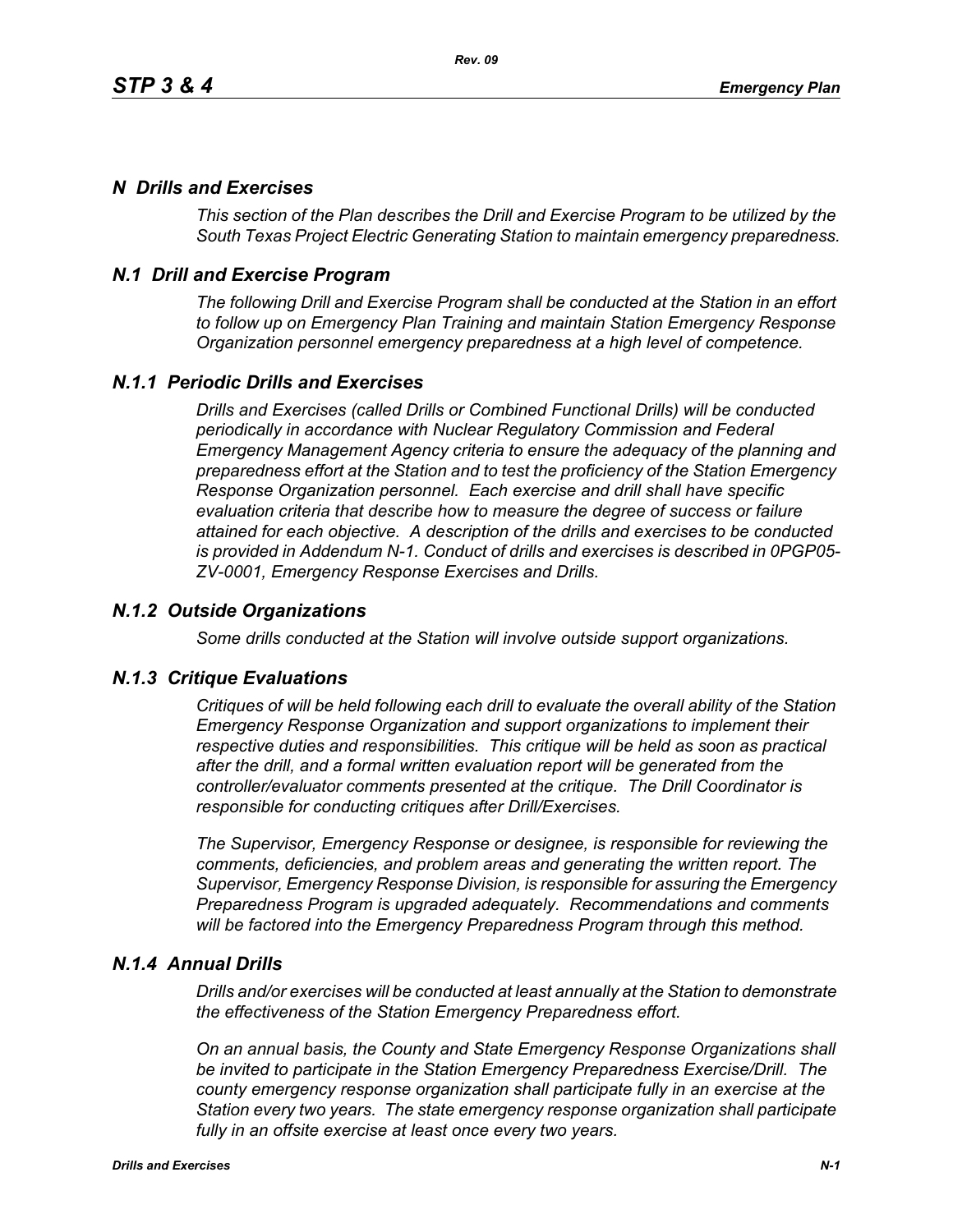*A full participation exercise will include mobilization of the state and county emergency management organizations and their resources in keeping with the accident scenarios. Involvement by the support organizations will be as appropriate to the exercise objectives.* 

*The ingestion exposure pathway measures shall be exercised by the state emergency response organization as a minimum every six (6) years. An off hours and an unannounced drill/exercise shall be performed at least once every six (6) years. Federal Emergency Management Agency objectives for the state and county emergency management organizations shall be exercised as required.*

*Drills will be held to demonstrate the abilities of the Station Emergency Response Organization to respond in different weather conditions. Drills should therefore be held in good or bad weather providing no life threatening situations occur.*

#### *N.2 Scenario Development*

*Scenarios for drills/exercises will be developed under the direction of the Supervisor, Emergency Response or designee.* 

#### *N.2.1 Specific Objectives*

*Input from cognizant Station groups, State, and County authorities are required to define the specific objectives to be met during the drill/exercise.*

#### *N.2.2 Scenario Composition*

*Scenarios should include, but not be limited to:*

- *Basic objectives,*
- *Support organization(s) involved,*
- *Chronological flow of initiating data,*
- *Time schedule of real and simulated actions,*
- *Summarizing narrative of appropriate response actions, and*
- *A listing of official evaluators and controllers.*

*Scenarios governing the exercise will be varied each year, and confidentiality will be maintained on the scenario. The variation to the scenarios will allow all significant provisions in the Plan to be fully exercised. Provisions exist to allow exercises to be conducted during the off-hours at a minimum of once every eight six years.*

*The scenario preparation should include identifying the Control Room alarms, alarm sequences, and specific instrumentation readings throughout the drill.*

*Only officials of the Federal, State, and County support authorities involved in scenario development and approved Station controllers and evaluators will share advanced* 

 $\blacksquare$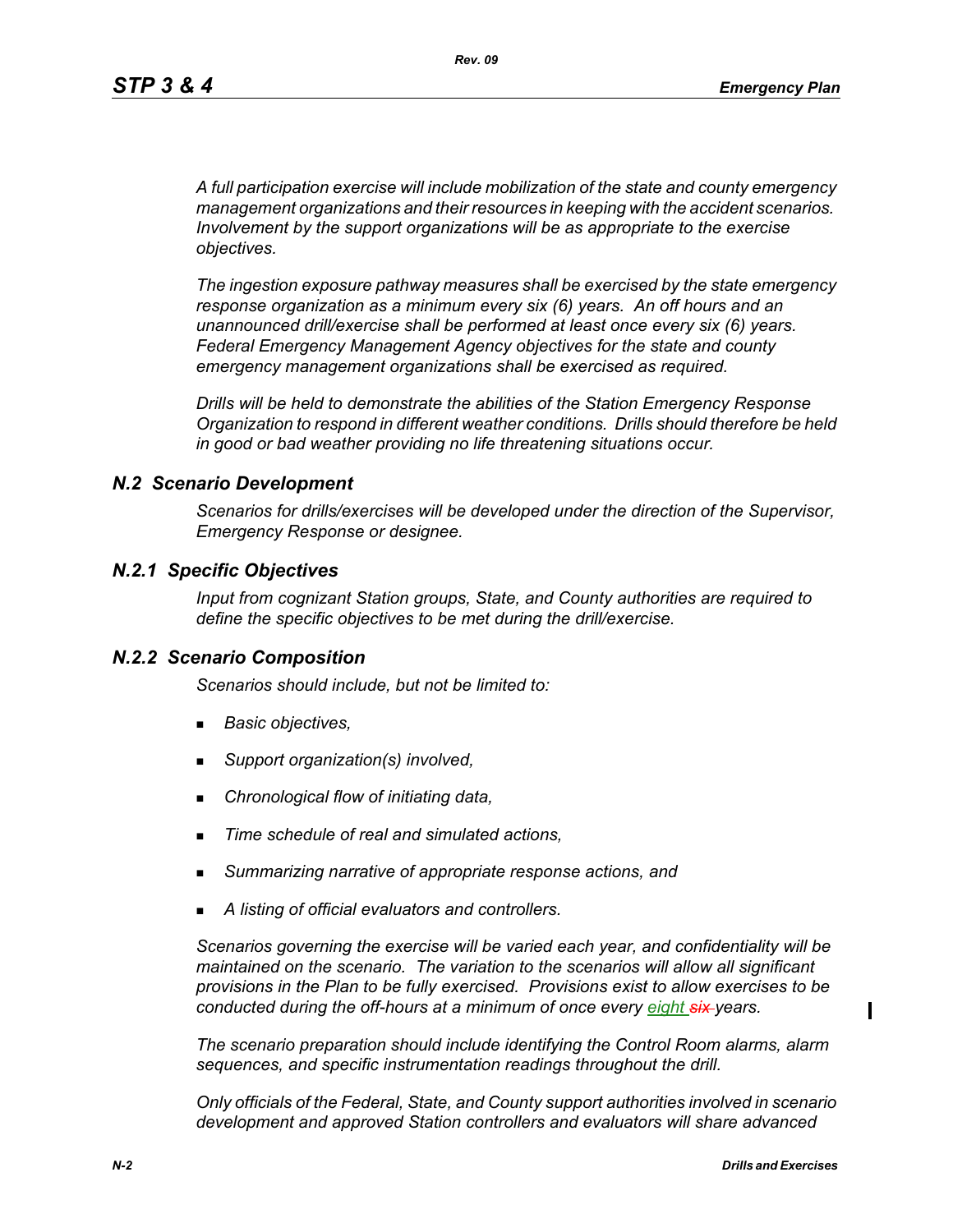*knowledge of the scenario. Limiting the knowledge of the scenario allows for effective controllers' participation and evaluator judgment without significant compromise of scenario or drill confidentiality. This allows for significant free play during the drills by the participants. A description of the arrangements for the advance materials to be provided to official observers and participation in the evaluation critique is provided in 0PGP05-ZV-0001, Emergency Response Exercises and Drills.*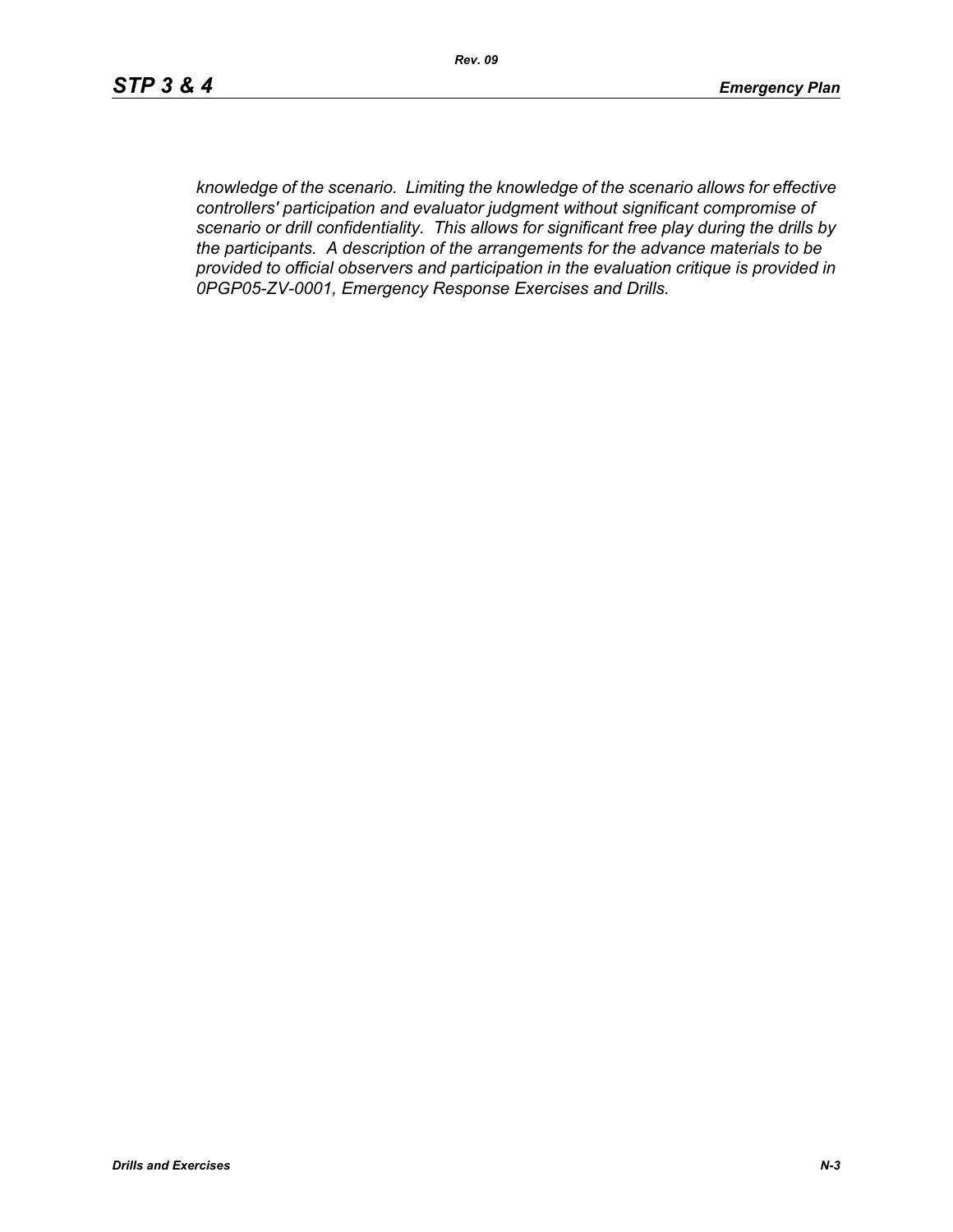## *Addendum N-1 Drills and Exercises Page 1 of 2*

- *1.0 Drills and exercises (called Drills, Combined Functional Drills, Dress Rehearsals, Evaluated or Graded Exercises) will be conducted periodically, in accordance with the criteria of NUREG-0654/FEMA-REP-1, Rev. 1 to ensure the adequacy of planning and preparedness and the proficiency of the Emergency Response Organizations to react to an actual situation in the Station. All drills shall be supervised and evaluated by a Drill Coordinator qualified to Station standards.*
- *2.0 Critiques of drills will be held and recommendations and comments will be factored into the preparedness program. Drills conducted at the Station may involve outside support organizations.*
- *3.0 COMMUNICATION TESTS Communication tests with State and local governments within the Plume Exposure Pathway Emergency Planning Zone will be conducted monthly. Communications with Federal emergency response organizations and State within the ingestion pathway will be tested on a quarterly basis. Communications between the nuclear facility, State and County emergency response facilities, and field assessment teams shall be tested annually. Communications tests shall also include the aspect of understanding the content of messages.*
- *4.0 FIRE DRILLS Fire drills shall be conducted in accordance with Station Final Safety Analysis Reports 9.5.1.6 (Unit 1/2), 9A(Unit 3/4) Fire Hazard Analysis Report 4.1 and 4.2 (Units 1 and 2), and Title 10 Code of Federal Regulations Part 50 Appendix R. sec. I.3 to demonstrate fire-fighting readiness of assigned personnel (as applicable).*
- *5.0 MEDICAL EMERGENCY DRILLS A medical emergency drill involving a simulated contaminated individual that contains provisions for participation by the local support services as indicated in Section B of this Plan shall be conducted annually. The offsite portions of the medical drill may be performed as part of the required annual exercise at the discretion of the Plant General Manager. Emergency medical drills shall test medical personnel and site personnel on handling of*  radiologically involved victims with respect to radiation monitoring, contamination control and *decontamination of the victim.*
- *6.0 RADIOLOGICAL MONITORING DRILLS Radiological Monitoring Drills shall be conducted at the Station annually. These drills shall provide for the monitoring of plant environs and radiological monitoring on site and offsite. These drills shall include collection and analysis of airborne activity, ground deposition surveys, and provide provisions for communications and record keeping. At*  least once every year collection and analysis will also include vegetation, soil and water. The State *drills may not always be conducted at the Station. These drills will demonstrate the ability to coordinate with and make appropriate recommendations to the Department of State Health Services.*
- *7.0 HEALTH PHYSICS DRILLS*
	- *7.1 Health Physics Drills shall be conducted semi-annually which involve response to and analysis of simulated elevated airborne and liquid samples and direct radiation measurements in the environment.*